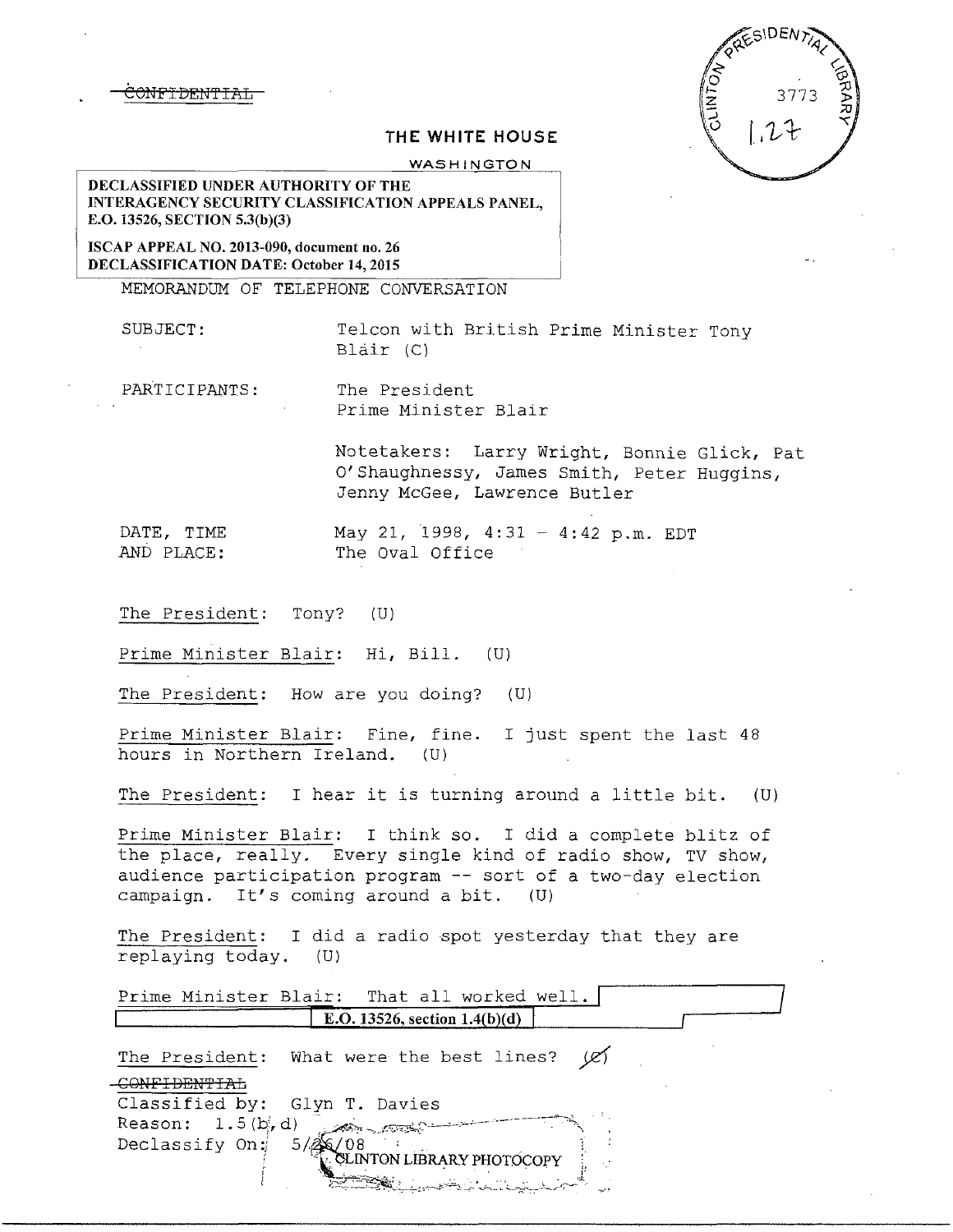$COMFIDENTTA+$  2

**E.O. 13526, section 1.4(b)(d)** 

Prime Minister Blair:

The President: He has come along, hasn't he?  $\varnothing$ 

Prime Minister Blair: Yes. They had a U2 concert last night that was great. Instead of having speeches, Bono told them to have a minute of silence for the victims, which was very clever.  $Let$ 

The President: He's a smart man. I met him by accident in 1992 in Chicago, he helped me out and we've stayed in touch ever since. He's a very smart man.  $4e^{+}$ 

Prime Minister Blair: Yes, we'll have to keep our fingers crossed. Thanks for what you did last weekend; it was tremendously helpful;

The President: Good. I've just been thinking about you. I couldn't think of anything else. I did a big plug for it during a NATO expansion event. I talked about Indonesia and Northern Ireland at our NATO expansion ratification event.  $\downarrow \mathbb{G}$ .

Prime Minister Blair: It has played very well here.  $/$ 

The President: Yes, but you have to follow the locals. You've done all you can. I was glad to see in my morning intelligence that there is movement in the polls your way. I think the undecided may break your way.  $\leftarrow$ 

Prime Minister Blair: It is possible. | But it sure was the right thing to advise. I literally have spent the last 48 hours **E.O. 13526, section**  $1.4(b)(d)$ GONFIDENTIAL **ELINTON LIBRARY PHOTOCOPY**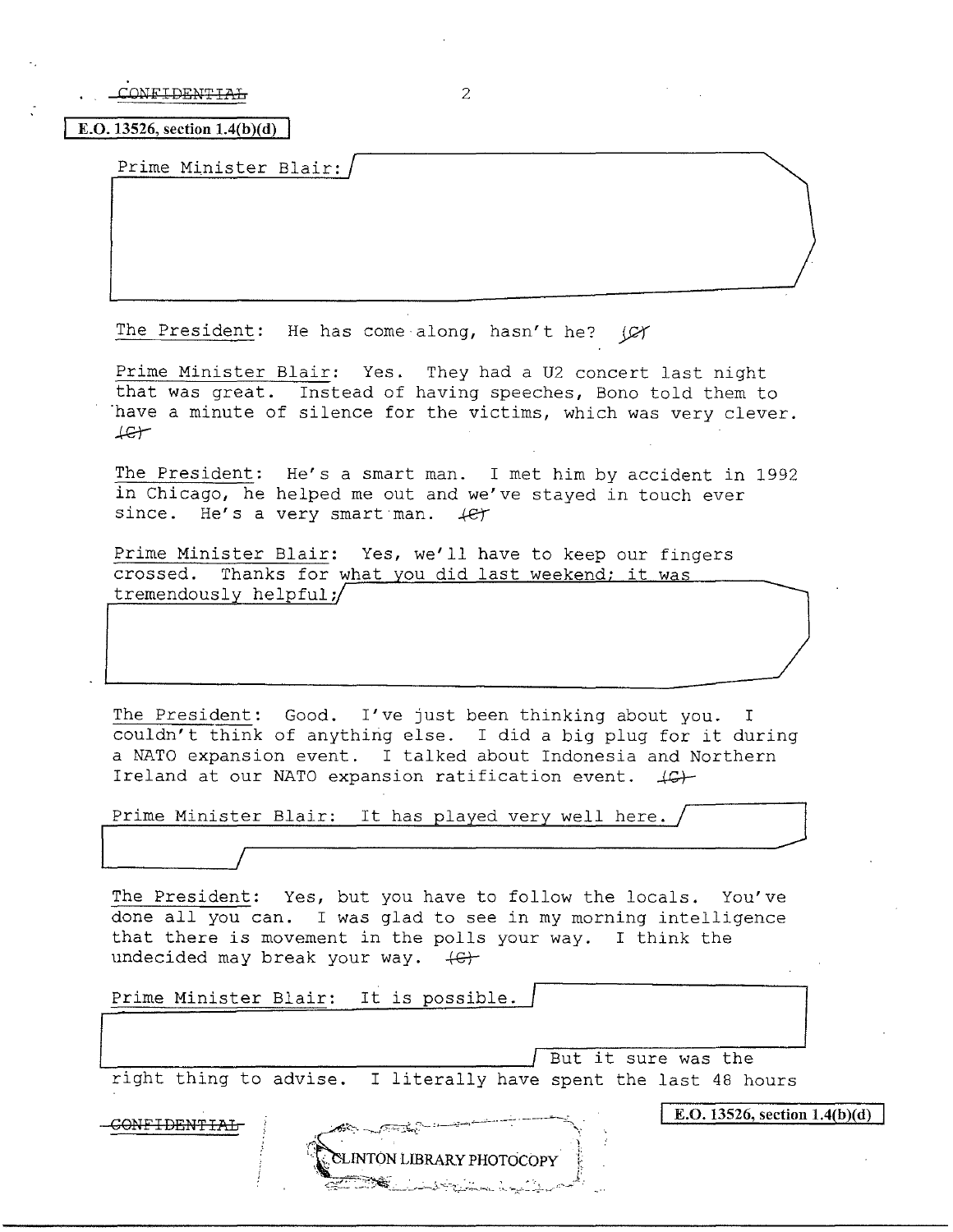CONFIDENTIAL 3

there blitzing the place, everywhere, doing everything. I stayed on longer today to visit a hospital, visit a regiment, saw the police, did a walk-about in the street. And as I got back into my car, the last person's hand I shook was (indistinct) McCartney.  $\mathcal{L}$ 

The President: Paul McCartney?  $\mathcal{L}$ 

Prime Minister Blair: No, Bob McCartney. (C)

The President: That's great.  $+e\tau$ 

Prime Minister Blair: He started haranguing me.  $\Box$ 

The President: Did he really?  $+e^+$ 

Prime Minister Blair: Yes. And after I left, he accused some of the people around of being a rent-a-mob for us. This old lady turned on him and gave him a real earwigging on television. She said that she was out to vote Yes and that she was not anyone's rent-a-mob. She thought he was a disgrace.  $\text{\#C}$ 

The President: Sometimes, something like that can be more of a benefit than anything else.  $#er$ 

Prime Minister Blair: Let's keep our fingers crossed. Put it this way: last weekend it was well that we did what we did.

**E.O. 13526, section 1.4(b)(d)** 

COHFIDEN'FIAL

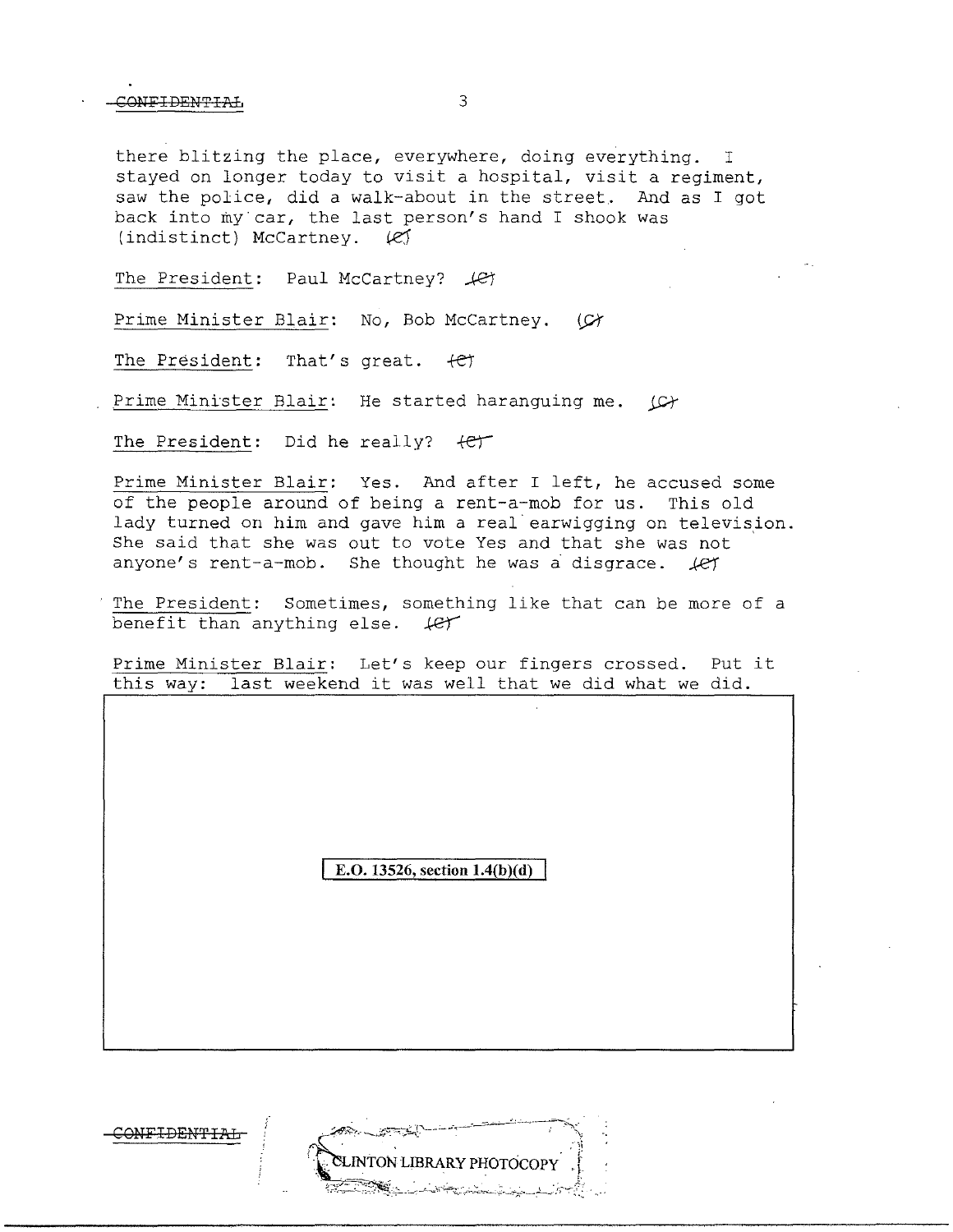CONFIDENTIAL 4

## **E.O. 13526, section 1.4(b)(d)**

The President: Well, let me tell you also that Hillary and I had a wonderful time at Chequers. It was wonderful for us. (U)

Prime Minister Blair: Oh Bill, I can't tell you how great it was to have you. And for the kids, Euan's friend went back to school the next day in a daze. I told my people that it was a real tribute to you that you were prepared to sit down and spend ·time with them in that way. We loved having you and had a great time, we really did.  $(U)$ time, we really did.

The President: Even in the darkest days back in '94 and early '95, when people thought we were finished, you can always spend time with kids and you'll never know how you'll have an impact on a young person that will change everything for them. A little extra time is the best investment you can make. Besides that, it's interesting for me. And in the work we do, you can lose contact with people younger than you. A year younger is a year younger than you. You don't even think about it, and then you turn around and find out it's been a year since you've .talked to anyone who is 25. I liked it: they were delightful young men. (U)

Prime Minister Blair: Yeah, I'm glad you did. For them, they are still on cloud nine. (U)

The President: You ought to be proud of yourself. You've done every damn thing you could. When the vote happens, we'll be on pins and needles over here. I guess we should know something by mid-day our time tomorrow. What kind of vote counting operation do they have over there?  $\mathcal{I}$ 

Prime Minister Blair: Well, this is Northern Ireland. Everything is done differently. They won't start counting until Saturday morning. We will know Saturday afternoon some time.  $(C)$ 

The President: They will do exit polls, won't they? *[e]* 

Prime Minister Blair: In Northern Ireland, they've never done an exit poll. But you can never tell. If you are in the wrong part of town, you'll get completely skewed results. I think we

CONFIDEN'f IAL NTON LÍBRARY PHÓTOCOPY